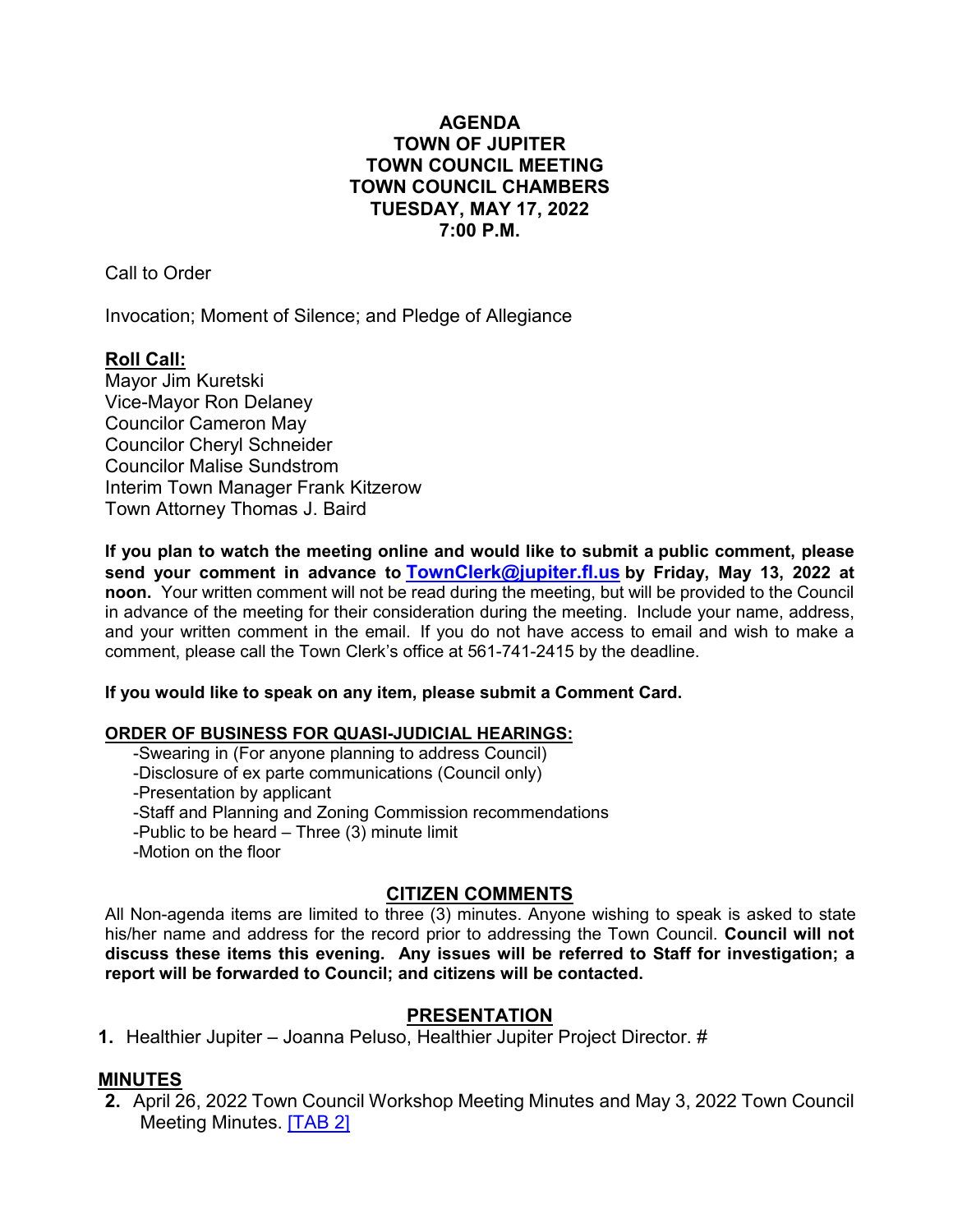TC Agenda Page 2 May 17, 2022

# **CONSENT AGENDA**

All items listed in this portion of the agenda are considered routine by the Town Council and will be enacted by one motion. There will be no separate discussion of these items unless a Councilor or citizen so requests; in which event, the item will be removed and considered at the beginning of the regular agenda.

### **PUBLIC HEARING**

**3. Resolution 39-22, Jupiter Medical Center** – *Quasi-judicial -* Site plan amendment to construct an addition to the central energy plant on a 27.3± acre property located at 1210 Old Dixie Highway. [\[TAB 3\]](http://www.jupiter.fl.us/documentcenter/view/30011)

# **PUBLIC BUSINESS**

- **4. Resolution 32-22,** Authorizing to continue utilizing State term contract No. 15100000- 19-1 with Pro Energy Fleet Fueling, LLC (Pro-Energy) renewed by the State through June 30, 2025 and to issue a piggy-back purchase order for Fiscal Year 2023 with Pro-Energy for fleet and emergency standby generator fuel consumption in an amount not to exceed \$900,000. [\[TAB 4\]](http://www.jupiter.fl.us/documentcenter/view/30012)
- **5. Resolution 48-22,** Approving the award of a construction contract to Municipal Contractors, Inc. of West Palm Beach, Florida, for Pine Gardens North Infrastructure Improvements (WS2012) in an amount of \$3,273,930.70. [\[TAB 5\]](http://www.jupiter.fl.us/documentcenter/view/30013)
- **6.** Approving the employment contract with Mr. Frank Kitzerow for the Town Manager position. [\[TAB 6\]](http://www.jupiter.fl.us/documentcenter/view/30045)
- **6.1 Resolution 55-22,** Authorization for the Mayor to sign the agreement with Frank Kitzerow for the full time position as the Town Manager. **[\[TAB 6.1\]](http://www.jupiter.fl.us/documentcenter/view/30045)**
- **7.** Approving the Fiscal Year 2022-2023 Strategic Plan. **[\[TAB 7\]](http://www.jupiter.fl.us/documentcenter/view/30014)**

# **REGULAR AGENDA**

**PUBLIC HEARING 8. Ordinance 4-22, First Reading, Private Property Right Elements Text Amendment**  – Town-initiated amendment to create a property rights element as required by Florida Statutes Section 163.3177(6)(i)1. (Second Reading – 7/19/22) [\[TAB 8\]](http://www.jupiter.fl.us/documentcenter/view/30015)

# **PUBLIC BUSINESS**

- **9. Resolution 43-22,** Authorizing Change Order No. 5 to the Town's contract with Kaufman Lynn Construction accepting a Guaranteed Maximum Price (GMP) amendment and funding plan for the construction of the new Town Hall building in an amount not to exceed \$24,794,051. [\[TAB 9\]](http://www.jupiter.fl.us/documentcenter/view/30016)
- **10.Resolution 46-22,** Accepting and appropriating \$3,795,479 of American Rescue Plan Act federal funding assistance to the Pine Gardens North and Fisherman's Landing infrastructure improvement projects. [\[TAB 10\]](http://www.jupiter.fl.us/documentcenter/view/30017)